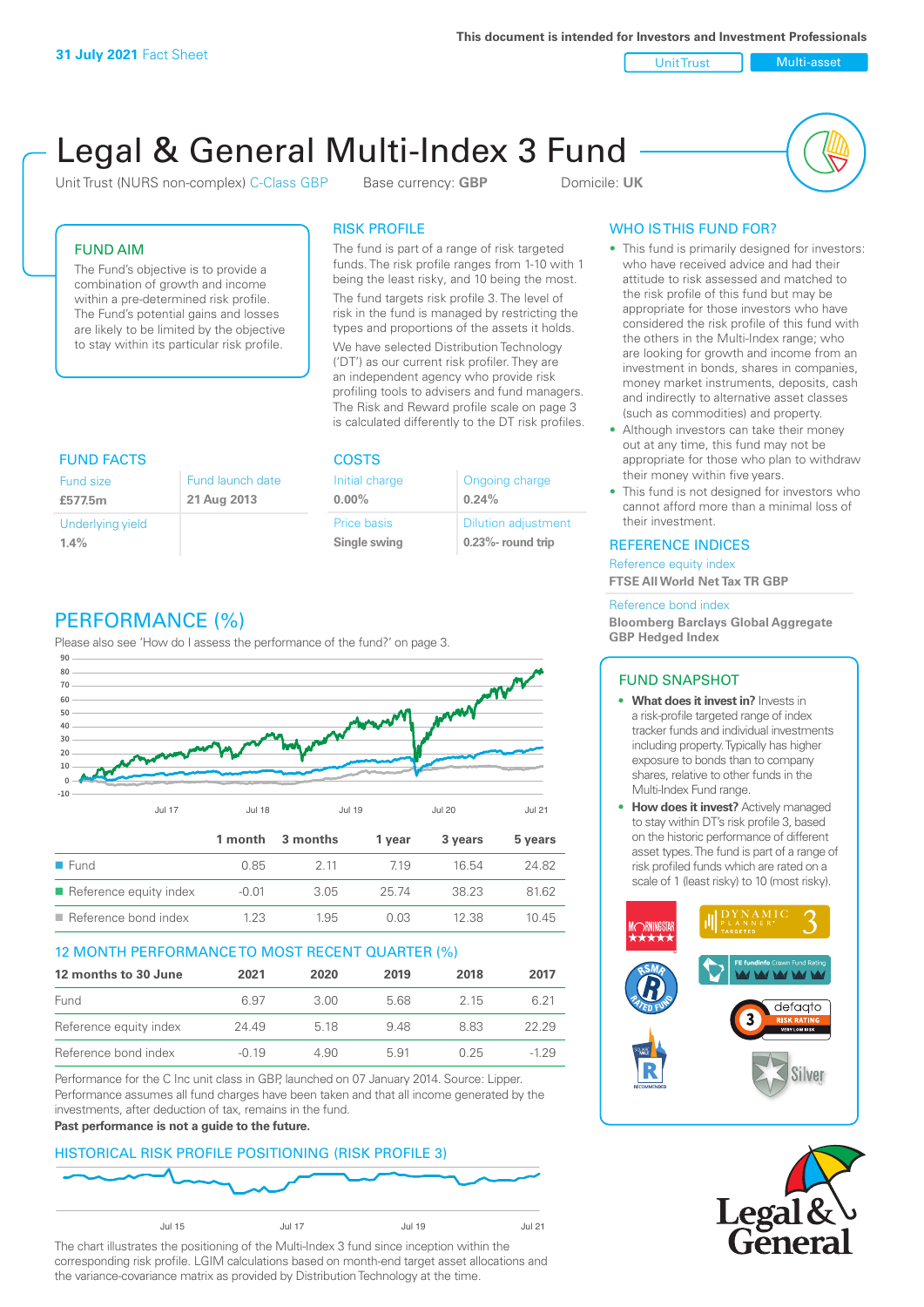# Legal & General Multi-Index 3 Fund

Unit Trust (NURS non-complex) C-Class GBP

# PORTFOLIO BREAKDOWN

All data source LGIM unless otherwise stated. Totals may not sum due to rounding.





#### FUND MANAGERS

The fund managers have responsibility for managing the multi-index fund range. They are part of the Multi-Asset Funds (MAF) team in LGIM. This team focuses on designing and managing multi-asset funds that are tailored to match the specific objectives of various client types. The team sits within a wider Asset Allocation team which combines both depth of experience with a broad range of expertise from different fields, including fund management, investment consulting and risk management roles.

# TOP 10 HOLDINGS (%)

| L&G All Stocks Gilt Index Trust                        | 15.5 |
|--------------------------------------------------------|------|
| Cash                                                   | 14.5 |
| L&G Sterling Corporate Bond Index Fund                 | 8.5  |
| <b>LGIM Global Corporate Bond Fund</b>                 | 7.0  |
| L&G UK Index Trust                                     | 5.0  |
| L&G US Index Trust                                     | 4.8  |
| L&G Emerging Markets Government Bond (US\$) Index Fund | 3.5  |
| L&G Japan Index Trust                                  | 3.5  |
| L&G Global Infrastructure Index Fund                   | 2.8  |
| L&G Global Inflation Linked Bond Index Fund            | 2.5  |